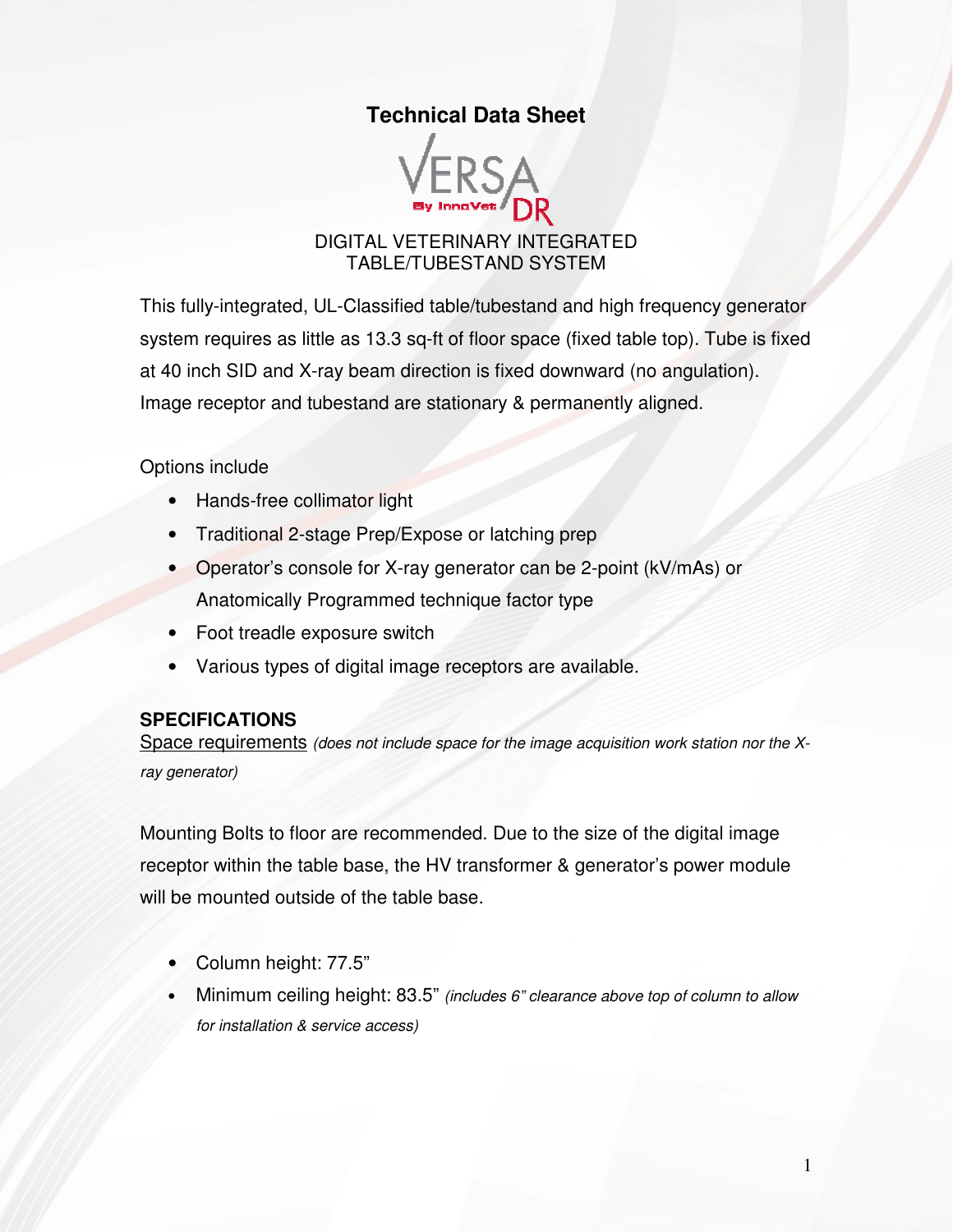• 4-way float table top: 73.5" x 41.8"

### Electrical access

All cables enter from rear or side of table. Front covers of table are removable for internal access.

### **ELECTRICAL REQUIREMENTS**

(For Summit 30kW 20kHz HF X-ray generator)

|           | 240 VAC, single phase, 100 Amp disconnect, 200 Amp maximum momentary                 |
|-----------|--------------------------------------------------------------------------------------|
|           | load.                                                                                |
|           | 37.5 kVA distribution transformer                                                    |
| $\bullet$ | Maximum line voltage drop under full load conditions not to exceed 5%.               |
|           | Recommended copper wire sizes are #2 for 50' run, #00 for 100' run, 250 MCM          |
|           | for $200'$ run.                                                                      |
|           | (Run is distance between distribution transformer and service<br>$\circ$             |
|           | disconnect)                                                                          |
|           | Line voltages below 230 VAC require an optional step-up transformer                  |
|           | (The optional step-up transformer mounts inside generator's power module)<br>$\circ$ |
|           | The generator provides 24 VDC and 24 VAC supply voltages for table locks (4-         |
|           | way float top table only) and collimator, respectively.                              |
|           |                                                                                      |

## **SHIPPING INFORMATION – Four-Way Float Top Table**

| <b>DIMENSIONS</b> | <b>WEIGHT</b> |
|-------------------|---------------|
| 81" x 17" x 7"    | 150 lbs.      |
| 73" x 38.5" x 44" | 575 lbs.      |
|                   |               |
|                   |               |
|                   |               |
|                   |               |
|                   |               |